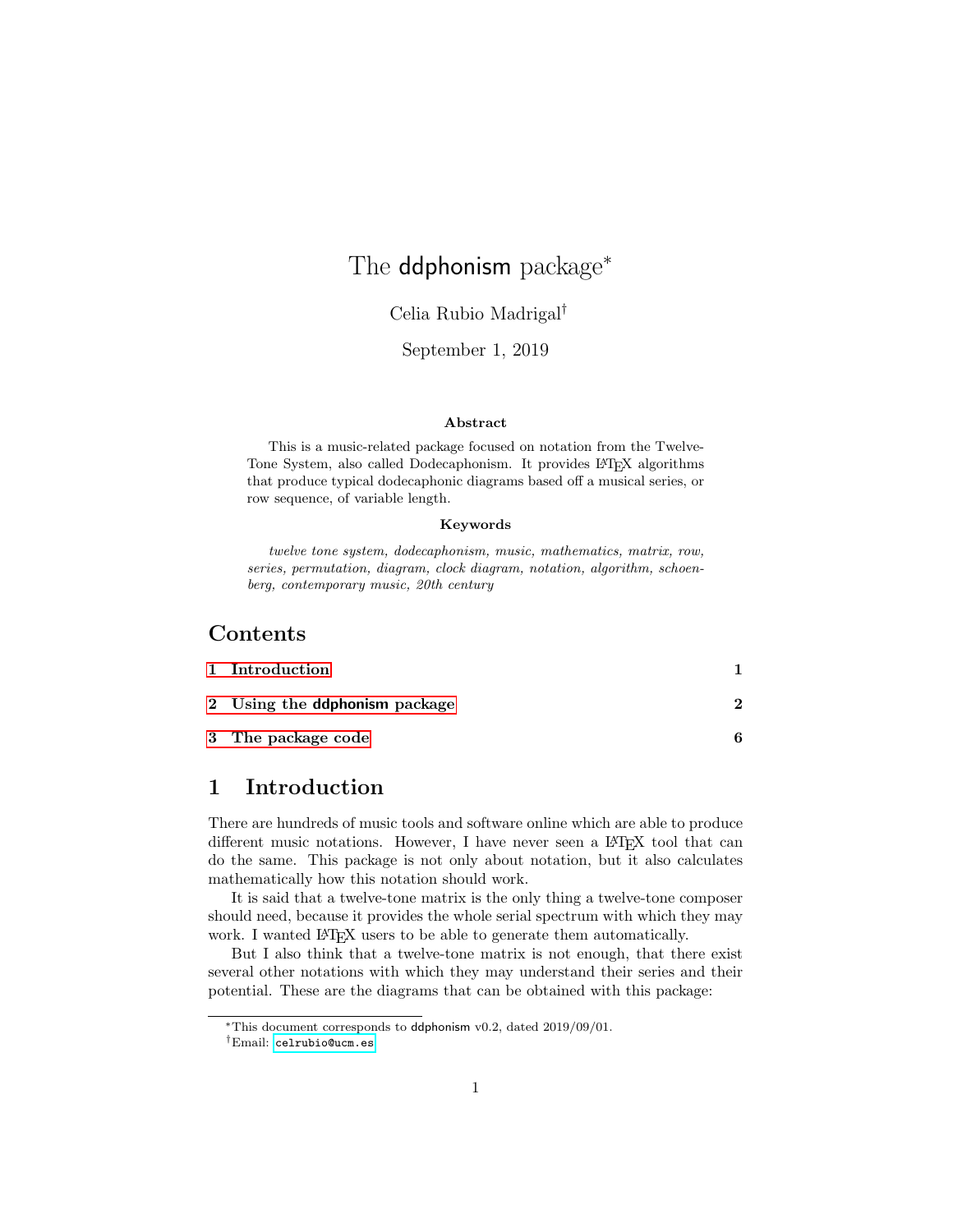

# <span id="page-1-0"></span>2 Using the ddphonism package

These are the commands provided by ddphonism. The main parameter in every command is the row sequence.

| \dmatrix      |                |                |                    |                                 |          |                |                                       | produces a twelve-tone matrix of arbitrary length, as shown in this |  |
|---------------|----------------|----------------|--------------------|---------------------------------|----------|----------------|---------------------------------------|---------------------------------------------------------------------|--|
|               |                |                |                    |                                 |          |                |                                       | website. For example, $\dagger(0,2,1,4,3,6,5)$ produces the matrix  |  |
|               | $\overline{0}$ | $\overline{2}$ | 1                  | 4                               | 3        | 6              | 5                                     |                                                                     |  |
|               | 5              | $\theta$       | 6                  | $\overline{2}$                  | 1        | 4              | 3                                     |                                                                     |  |
|               | 6              | 1              | $\theta$           | 3                               | 2        | 5              | 4                                     |                                                                     |  |
|               | 3              | 5              | 4                  | $\theta$                        | 6        | $\overline{2}$ | 1                                     |                                                                     |  |
|               | 4              | 6              | 5                  | $\mathbf{1}$                    | $\Omega$ | 3              | $\overline{2}$                        |                                                                     |  |
|               | 1              | 3              | $\overline{2}$     | 5                               | 4        | $\theta$       | 6                                     |                                                                     |  |
|               | $\overline{2}$ | 4              | 3                  | 6                               | 5        | 1              | $\theta$                              |                                                                     |  |
|               | sep            |                | scales the matrix. |                                 |          |                |                                       |                                                                     |  |
|               | vsep           |                |                    | scales the matrix vertically.   |          |                |                                       |                                                                     |  |
|               | hsep           |                |                    | scales the matrix horizontally. |          |                |                                       |                                                                     |  |
|               | lines          |                |                    |                                 |          |                | draws lines between rows and columns. |                                                                     |  |
| outside lines |                |                |                    | only draws the outside lines.   |          |                |                                       |                                                                     |  |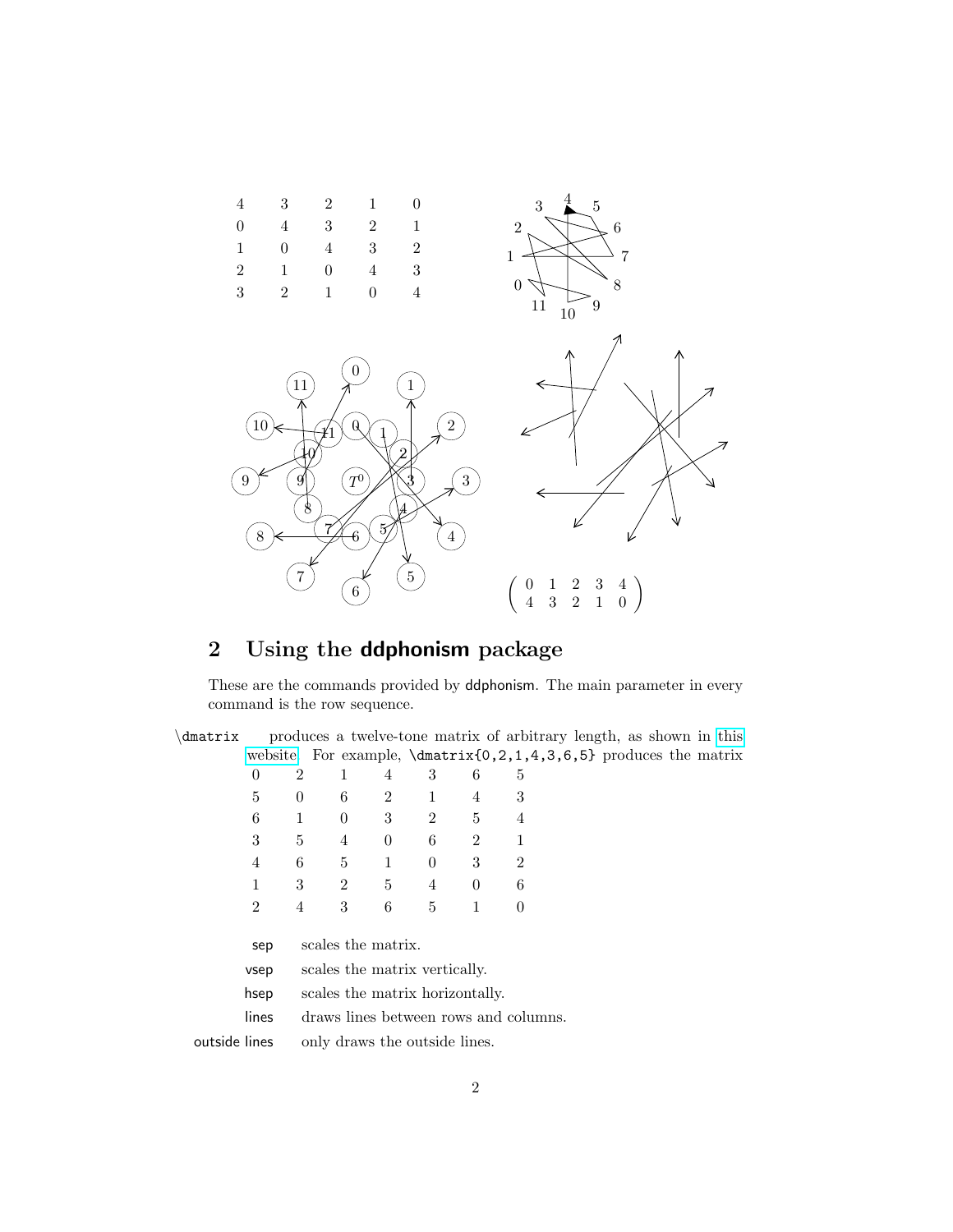inside lines only draws the inside lines.

vlines only draws the vertical lines.

hlines only draws the horizontal lines.

\dmatrix[lines,sep=0.75]{0,2,1,4,3,6,5} produces the matrix

|                | 2         |                |                | 3              |                | 5               |
|----------------|-----------|----------------|----------------|----------------|----------------|-----------------|
| $\overline{5}$ |           | 6              | $\overline{2}$ |                |                | $\overline{3}$  |
| $\overline{6}$ |           |                | 3              | $\overline{2}$ | 5              |                 |
| $\overline{3}$ | 5         |                | Ū              | 6              | $\overline{2}$ |                 |
|                | 6         | $\overline{5}$ |                | 0              | 3              | $\overline{2}$  |
|                | $\bar{3}$ | $\overline{2}$ | 5              |                |                | $6\phantom{.}6$ |
|                |           | Q              | 6              | 5              |                |                 |

no tikz deletes the tikz environment and lets the user write it instead.

\ddiagram produces a twelve tone clock diagram of arbitrary length, as shown in [this website.](https:diagramas.netlify.com) For example, \ddiagram{0,2,1,4,3,6,5} produces the diagram



name writes a name at the center of the diagram.

- up lets the user choose which number is up north. The default value is the first number in the row.
- arrow shift lets the user choose where the arrow should fall on the line. The values range from 0 to 10. The default value is 2.5.

\ddiagram[name=P, up=5, arrow shift=5]{0,2,1,4,3,6,5} produces the diagram



no numbers deletes the numbers around the diagram.

no arrow deletes the arrow inside the diagram.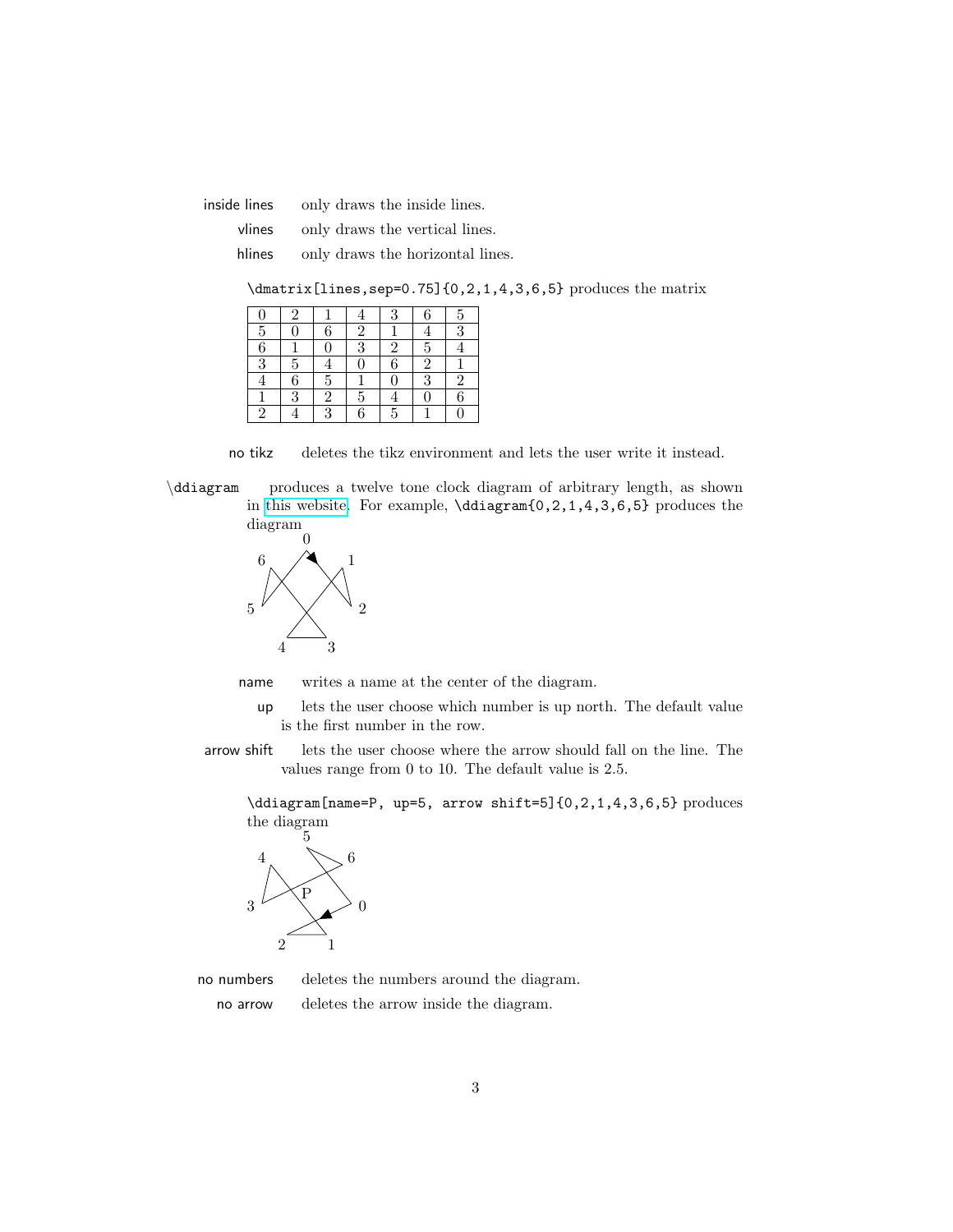

xshift shifts the figure horizontally.

- yshift shifts the figure vertically.
- no tikz deletes the tikz environment and lets the user write it instead. The option up does not work anymore and the up position becomes 0. It is recommended that the user passes the option ddiagram to the environment:

\begin{tikzpicture}[ddiagram] \ddiagram[no tikz]{0,2,1,4,3,6,5} \end{tikzpicture}

produces the same diagram as \ddiagram $\{0, 2, 1, 4, 3, 6, 5\}$ .

\ddihedral produces a dihedral representation of a series of arbitrary length. For example, \ddihedral{0,2,1,4,3,6,5} produces the diagram



- t applies the transformation transposition to the diagram.
- s applies the transformation inversion to the diagram.
- c applies the transformation cyclic shift to the diagram.
- v applies the transformation retrograde to the diagram. The transformations are applied in that exact order.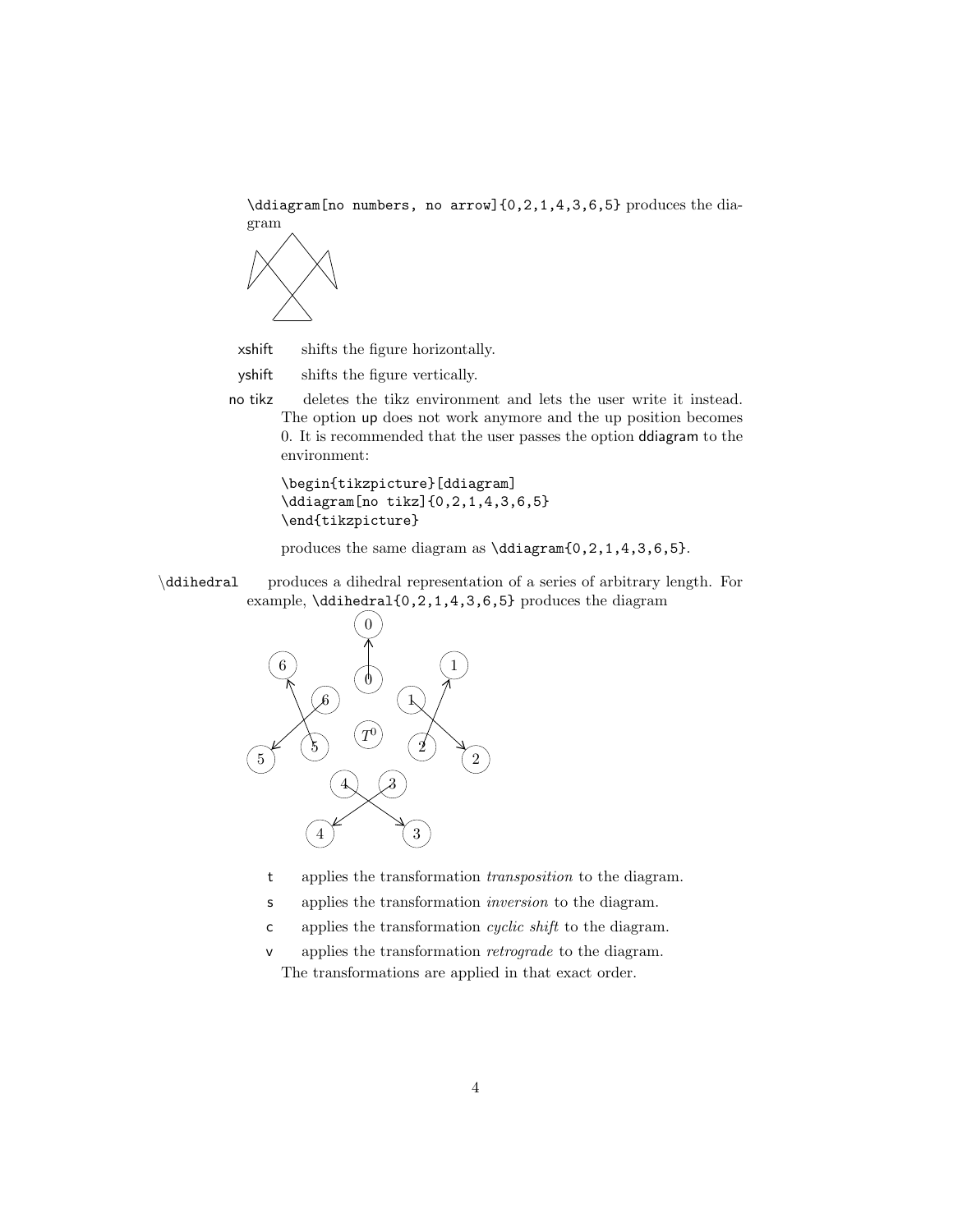

no italics removes the italics from the diagram name.

new t renames the transformation transposition.

- new s renames the transformation *inversion*.
- new c renames the transformation *cyclic shift*.

new v renames the transformation *retrograde*.

\ddihedral[no italics, new v=R, v=1]{0,2,1,4,3,6,5} produces the diagram



no tikz deletes the tikz environment and lets the user write it instead. It is recommended that the user passes the option ddihedral to the environment:

```
\begin{tikzpicture}[ddihedral]
\ddihedral[no tikz]{0,2,1,4,3,6,5}
\end{tikzpicture}
```
produces the same diagram as \ddihedral{0,2,1,4,3,6,5}.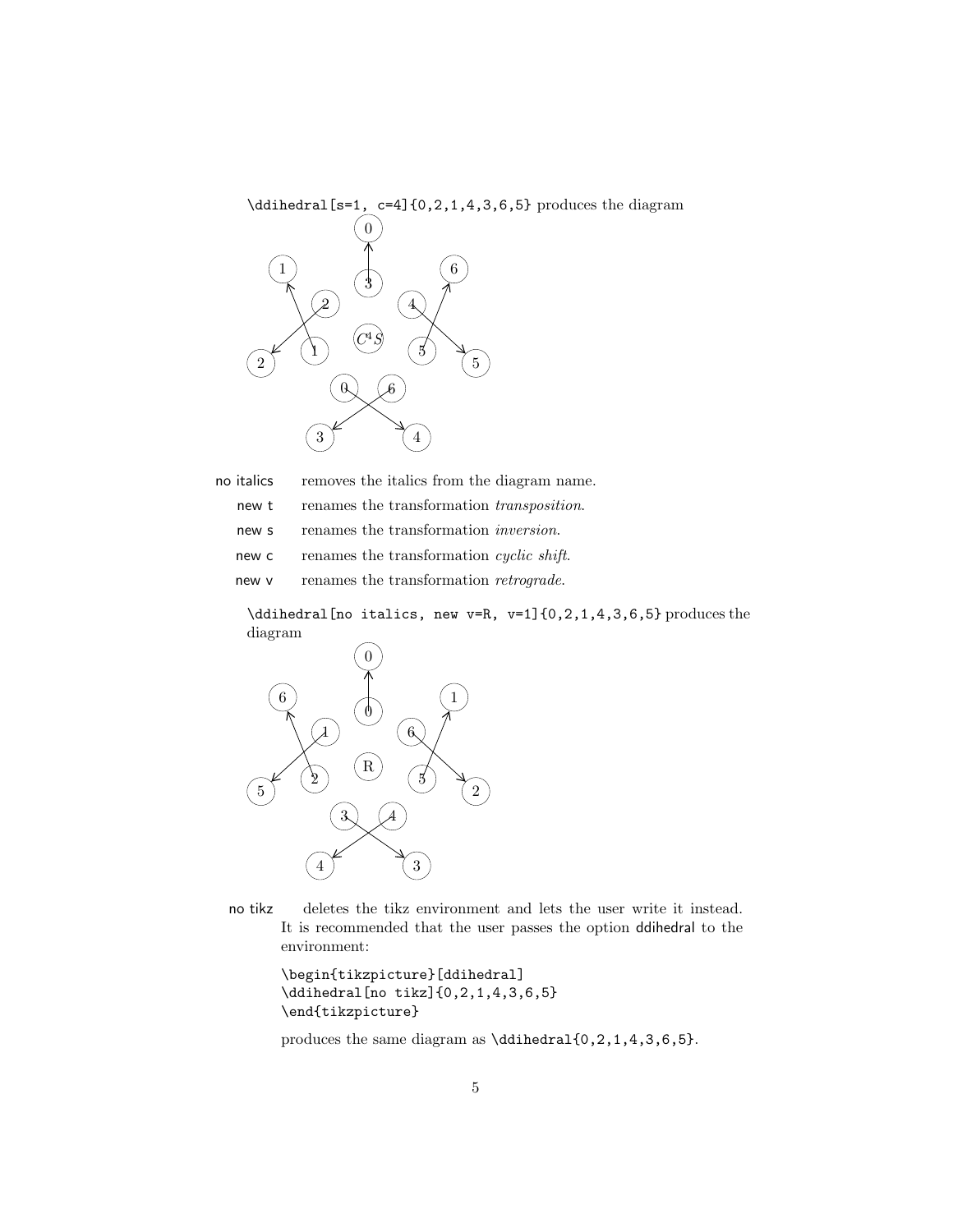





\drow produces a twelve-tone row sequence as a permutation in its matrix form. For example, \drow{0,2,1,4,3,6,5} produces the row

 $\left(\begin{array}{ccccccc} 0 & 1 & 2 & 3 & 4 & 5 & 6 \\ 0 & 2 & 1 & 4 & 3 & 6 & 5 \end{array}\right)$ 

sep lets the user choose the column separation.

\drow[sep=10pt]{0,2,1,4,3,6,5} produces the row

|  |  | $\left(\begin{array}{cccccc} 0 & 1 & 2 & 3 & 4 & 5 & 6 \\ 0 & 2 & 1 & 4 & 3 & 6 & 5 \end{array}\right)$ |  |  |
|--|--|---------------------------------------------------------------------------------------------------------|--|--|

## <span id="page-5-0"></span>3 The package code

- 1 % ddphonism %
- 3 % (c) Celia Rubio Madrigal
- $\%$
- 5 %% This program can be redistributed and/or modified under the terms %% of the LaTeX Project Public License Distributed from CTAN archives
- 7 %% in directory macros/latex/base/lppl . txt .

9 \NeedsTeXFormat{LaTeX2e} \ProvidesPackage{ddphonism}

- 11 [2019/09/01 v0.2 Dodecaphonic diagrams: twelve−tone matrices, clock diagrams, etc .]
- 13 \RequirePackage{etoolbox} \RequirePackage{xparse}
- 15 \RequirePackage{tikz}
- \RequirePackage{xstring}
- 17 \RequirePackage{pgfkeys}

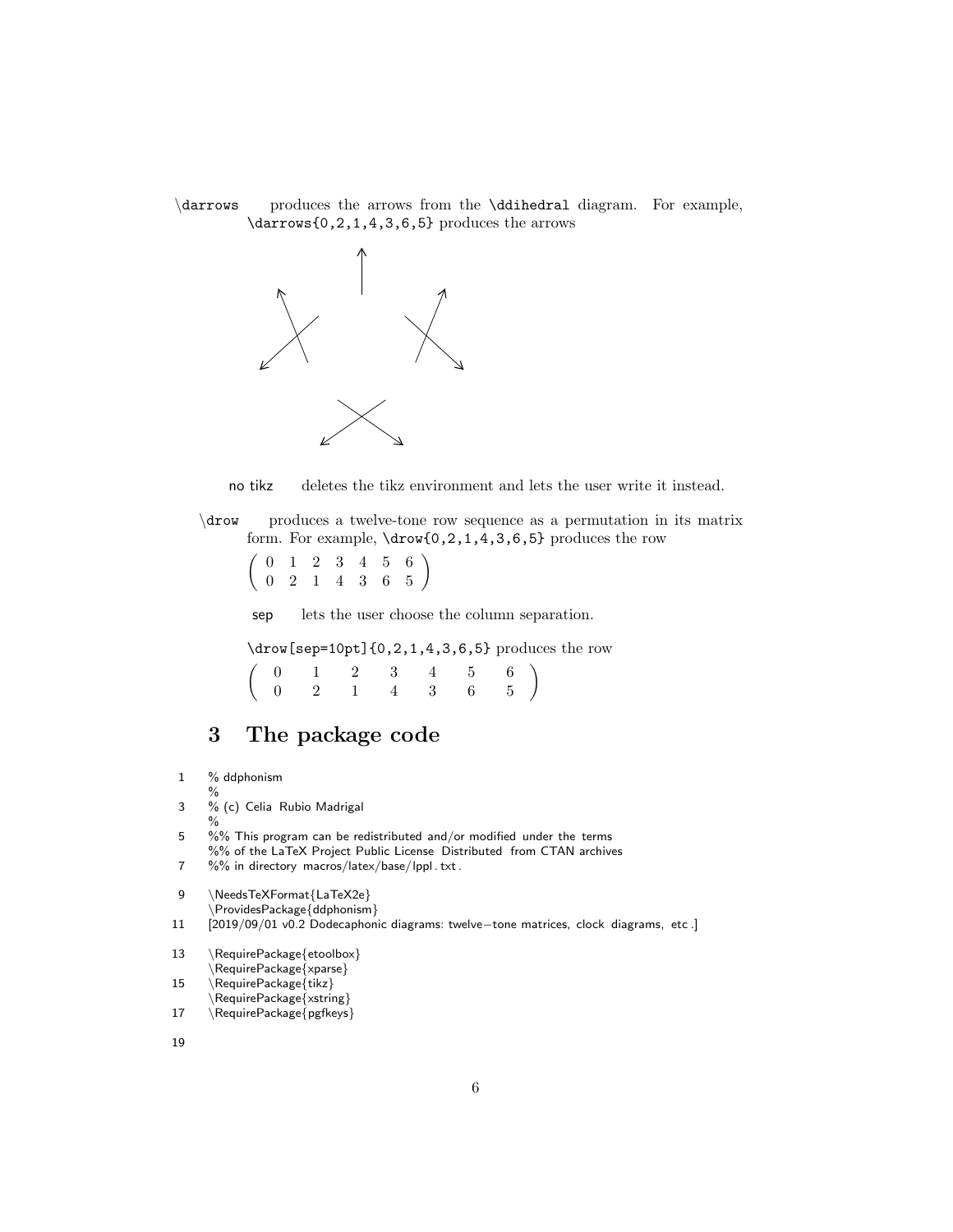```
%%%%%%%%%%%%%%%%%%%%%%%%%%%%%%%%%%%%
21 % Matrices
23 \ usetikzlibrary {matrix}
25 \ExplSyntaxOn
     \Delta \Delta \frac{1}{n}{\int eval: n \leq k \leq n - 127 \ExplSyntaxOff
29 \newcounter{Dsize}
     \newcommand{\DsizeMake}[1]{%
31 \setcounter{Dsize}{0}%
        \foreach \n in \{\#1\}\%
33 \stepcounter{Dsize}%
        }%
35 }
37 % Only with numbers.
     \newcounter{Dfirst}
39 \newcommand{\DheadMake}[1]{%
        \setcounter{ Dfirst }{−1}%
41 \foreach \n in \{\#1\}{%
            \ifnum\theDfirst=−1%
43 \setminus setcounter { Dfirst } {\n\setminus n}%
            \setminus fi %
45 }%
     }
47
     % Only when DsizeMake is already done.
49 \newcounter{Dmod}
     \newcommand{\Modulo}[1]{%
51 \setcounter {Dmod} \{\#1\}%
        \loop%
53 \ifnum\theDmod>\Evaluation{\theDsize−1}%
         \setcounter{Dmod}{\Evaluation{\theDmod−\theDsize}}%
55 \repeat%
        \ifnum\theDmod<0%
57 \setcounter {Dmod} {\Evaluation {\theDmod+\theDsize}}%
        \repeat%
59 \theDmod%
     }
61
     \newif\ ifdmatrixLines
63 \newif\ifdmatrixOutside
     \newif\ ifdmatrixInside
65 \newif\ifdmatrixV
     \newif\ifdmatrixH
67 \newif\ifdmatrixTikz
     \pgfkeys{
69 /dmatrix/. is family
        , /dmatrix
71 , default / style =\{ lines = false
73 , outside lines = false
            , inside lines = false75 \qquad \qquad ,\ \ \mathsf{sep}\ =1, vsep = 1
```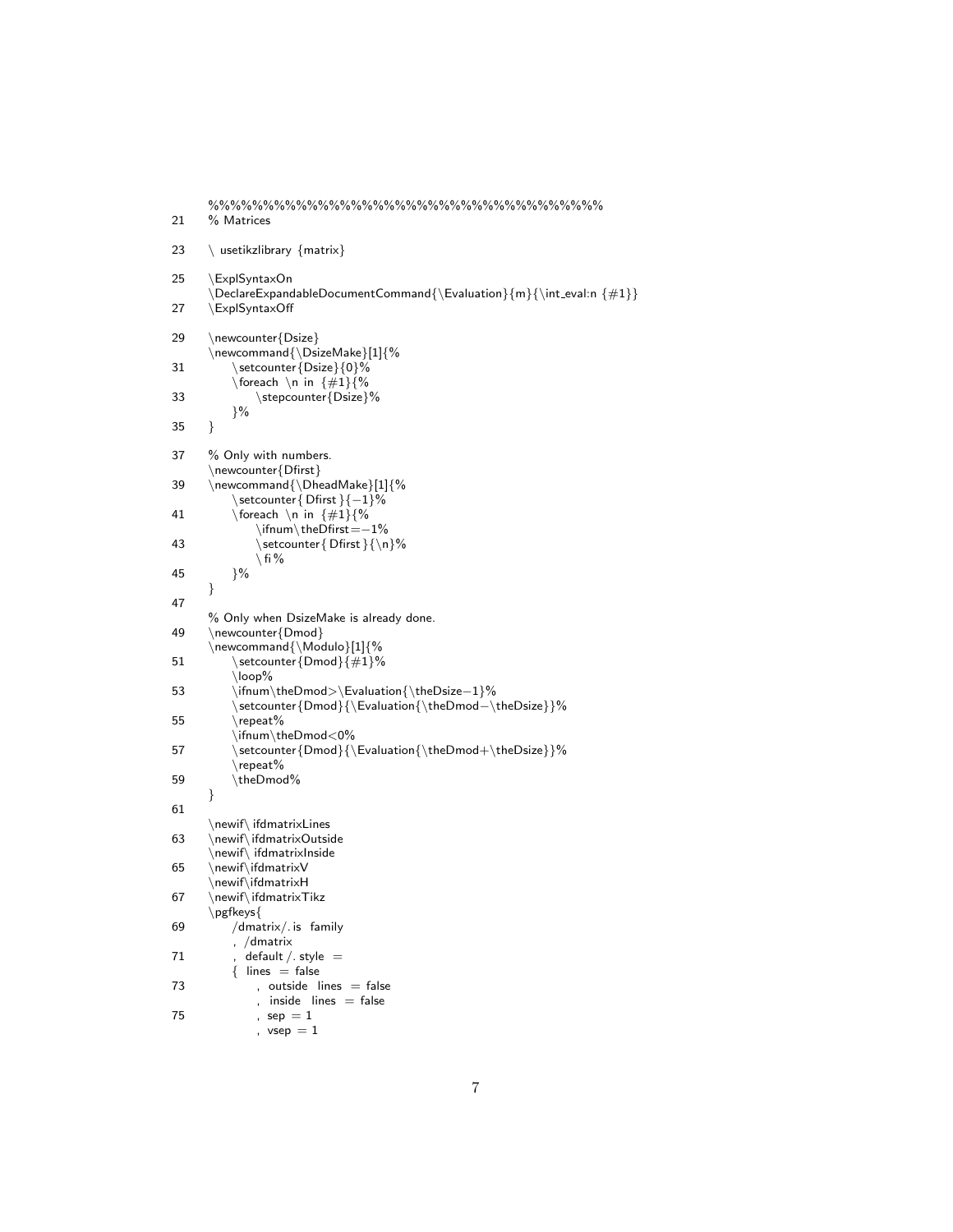```
77 , hsep = 1no tikz = false
79 }
          , no tikz /. is if =dmatrixTikz
81 , lines / is if = dmatrix Lines
          , outside lines /. is if =dmatrixOutside
83 , inside lines / is if =dmatrixInside
          , vlines / is if = dmatrix V
85 , hlines /. is if =dmatrixH
          , sep/. estore in=\dmatrixSep
87 , vsep/. estore in=\dmatrixVsep
          , hsep/ estore in=\dim\{H\}89 }
91 \newcommand{\DLOH}{%
          \draw (0.05∗\dmatrixSep∗\dmatrixHsep,0) −−%
93 (\theDsize∗\dmatrixSep∗\dmatrixHsep+0.05∗\dmatrixSep∗\dmatrixHsep,0);%
          \draw (0.05∗\dmatrixSep∗\dmatrixHsep,−\theDsize∗0.5∗\dmatrixSep∗\dmatrixVsep) −− %
95 (\theDsize∗\dmatrixSep∗\dmatrixHsep+0.05∗\dmatrixSep∗\dmatrixHsep,−\theDsize∗0.5∗\dmatrixSep∗\dmatrixVsep);%
      }
97
      \newcommand{\DLOV}{%
99 \draw (0.05∗\dmatrixSep∗\dmatrixHsep,0) −− %
          (0.05∗\dmatrixSep∗\dmatrixHsep,−\theDsize∗0.5∗\dmatrixSep∗\dmatrixVsep);%
101 \draw (\theDsize∗\dmatrixSep∗\dmatrixHsep+0.05∗\dmatrixSep∗\dmatrixHsep,0) −− %
          (\theDsize∗\dmatrixSep∗\dmatrixHsep+0.05∗\dmatrixSep∗\dmatrixHsep,−\theDsize∗0.5∗\dmatrixSep∗\dmatrixVsep);
103 }
105 \newcommand{\DLIH}{%
          \draw (0.05∗\dmatrixSep∗\dmatrixHsep,−\xD∗0.5∗\dmatrixSep∗\dmatrixVsep) −− %
107 (\theDsize∗\dmatrixSep∗\dmatrixHsep+0.05∗\dmatrixSep∗\dmatrixHsep,−\xD∗0.5∗\dmatrixSep∗\dmatrixVsep);%
      }
109
      \newcommand{\DLIV}{%
111 \draw (\xD∗\dmatrixSep∗\dmatrixHsep+0.05∗\dmatrixSep∗\dmatrixHsep,0) −− %
          (\xD∗\dmatrixSep∗\dmatrixHsep+0.05∗\dmatrixSep∗\dmatrixHsep,−\theDsize∗0.5∗\dmatrixSep∗\dmatrixVsep);%
113 }
115 \newcommand{\dmatrix}[2][]{%
          \DsizeMake{#2}%
117 \DheadMake{#2}%
          %
119 \pgfkeys\/dmatrix, default, #1}%
          0/2121 \ifmmode{\textrm{\cr}c}\else{thm:1.150} \ifdmatrixTikz \else %
          \begin{ tikzpicture }%
123 \ fi %
          \forall \foreach [count=\nj] \j in {#2} {%
125 \foreach \text{count}=\n\iint \{#2\} \{%\draw node at
127 ( \ni∗\dmatrixSep∗\dmatrixHsep−0.5∗\dmatrixSep∗\dmatrixHsep
                  , −\nj∗\dmatrixSep∗\dmatrixVsep/2+0.25∗\dmatrixSep∗\dmatrixVsep) {%
129 \Modulo{\Evaluation{\i−\j+\theDfirst}}%
                 \};%
131 }%
          }%
133 \foreach \xD in {1,...,\ Evaluation{\theDsize−1}} {%
```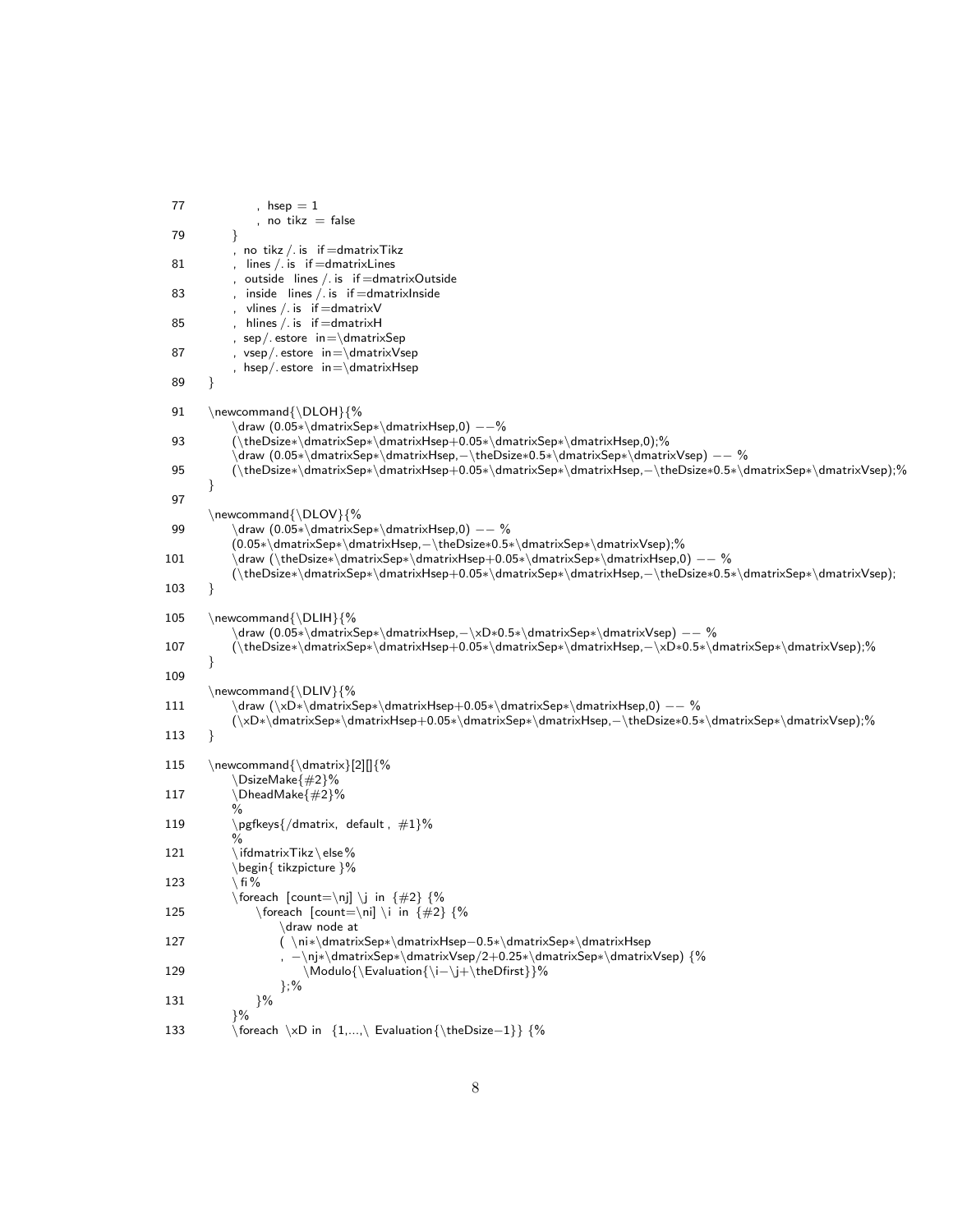| 135 | $\setminus$ ifdmatrixLines<br>\DLOH\DLOV\DLIH\DLIV<br>∖ fi                                    |
|-----|-----------------------------------------------------------------------------------------------|
| 137 | \ifdmatrixOutside<br>\DLOH\DLOV                                                               |
| 139 | ∖ fi<br>$\backslash$ ifdmatrixInside                                                          |
| 141 | \DLIH\DLIV<br>∖ fi                                                                            |
| 143 | \ifdmatrixH<br>\DLOH\DLIH                                                                     |
| 145 | $\setminus$ fi<br>$\langle$ ifdmatrix ${\sf V}$                                               |
| 147 | \DLOV\DLIV<br>$\setminus$ fi                                                                  |
| 149 | $\frac{1}{6}$<br>$\%$                                                                         |
| 151 | $\langle$ ifdmatrix $\textsf{Tikz}\setminus \textsf{else}\ \%$<br>\end{tikzpicture}%          |
| 153 | $\setminus$ fi $\%$<br>}                                                                      |
| 155 |                                                                                               |
| 157 | % Diagrams                                                                                    |
| 159 | \ usetikzlibrary {shapes, arrows, decorations . markings, shapes. misc}                       |
| 161 | tikzstyle {ddiagram}=[minimum height=0pt,inner sep=0pt,outer sep=0pt,scale=0.65]              |
| 163 |                                                                                               |
| 165 | $\neq$ newif ifddiagram Tikz<br>\newif\ifddiagramNoNum<br>\newif\ifddiagramNoArr              |
| 167 | \pgfkeys{                                                                                     |
| 169 | /ddiagram/.is family<br>, /ddiagram                                                           |
| 171 | $default / . style =$<br>$\{ name =\emptyset\}$                                               |
| 173 | $up = \emptyset$<br>no tikz $=$ false                                                         |
| 175 | no numbers $=$ false<br>$noarrow = false$                                                     |
| 177 | $xshift = 0$<br>$vshift = 0$                                                                  |
| 179 | arrow shift $= 2.5$<br>ł                                                                      |
| 181 | , no tikz $/$ . is if $=$ ddiagram $\pi$ ikz<br>no numbers/.is if=ddiagramNoNum               |
| 183 | no arrow/. is if=ddiagramNoArr<br>name/.estore in=\ddiagramName                               |
| 185 | $up$ . estore $in=\ddot{d}$ ddiagramUp<br>xshift / estore $in=\ddot{d}$ ddiagramX             |
| 187 | yshift / estore $in=\ddot{d}$ ddiagramY<br>arrow shift / estore $in=\ddot{d}$ ddiagram $ArrS$ |
| 189 | }                                                                                             |
|     | \newcounter{Dprev}                                                                            |

9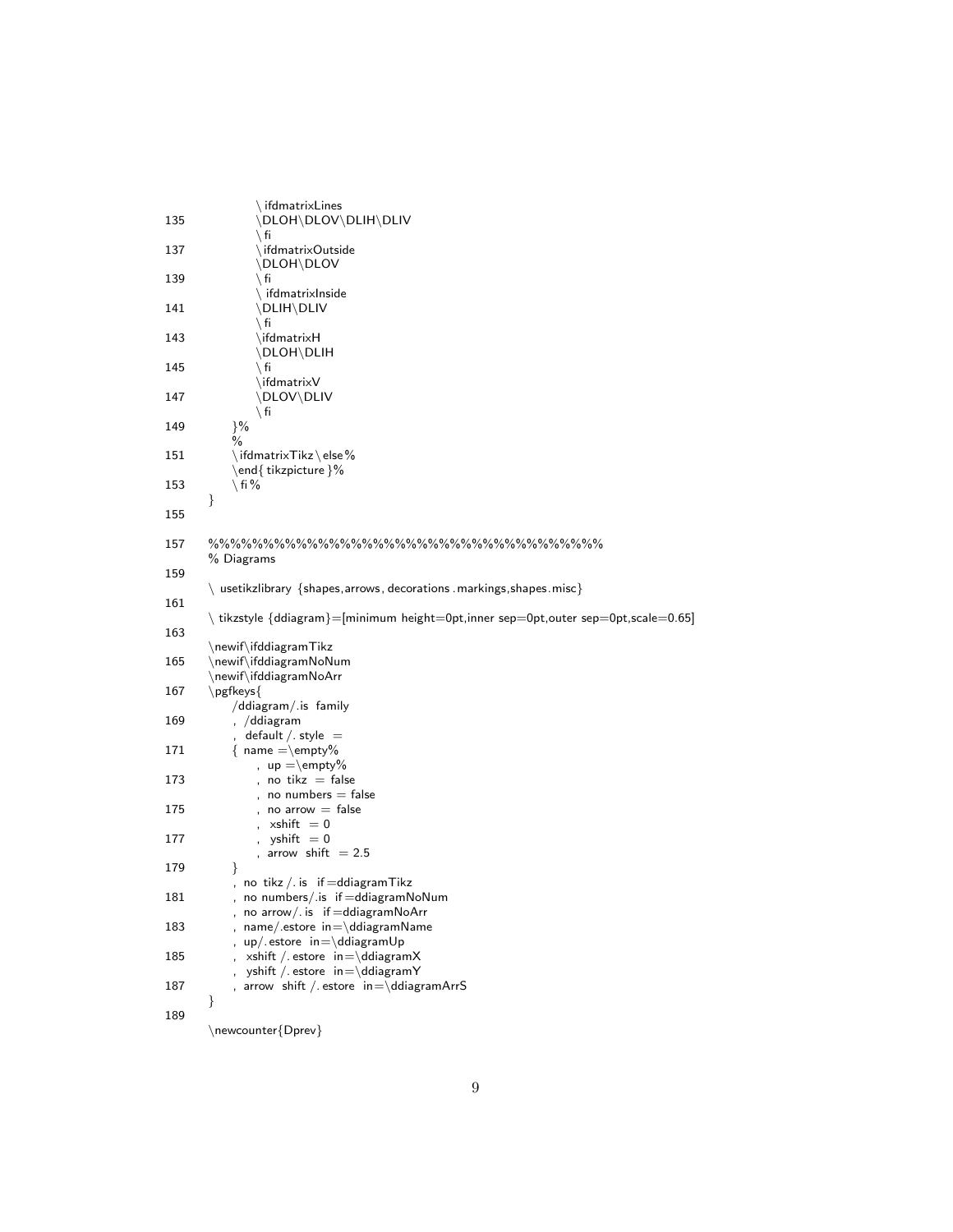| 191 | $\newcommand{\D}{\text{var}}$<br>$\text{newcommand}\{\ddot\$                                                                                                                                                                                      |
|-----|---------------------------------------------------------------------------------------------------------------------------------------------------------------------------------------------------------------------------------------------------|
| 193 | \DsizeMake{#2}%<br>\DheadMake{#2}%                                                                                                                                                                                                                |
| 195 | ℅                                                                                                                                                                                                                                                 |
| 197 | $\pgfkeys$ /ddiagram, default, $\#1\%$<br>$\frac{0}{0}$                                                                                                                                                                                           |
|     | ifdefequal ${\ddot{\text{op}} {\text{empty}}\%$                                                                                                                                                                                                   |
| 199 | {\renewcommand{\Dvar}{\theDfirst}}% if empty<br>${\varepsilon}{\boldsymbol{\Delta} \$ {\renewcommand{\Dvar}{\ddiagramUp}}% if not empty                                                                                                           |
| 201 | $\%$                                                                                                                                                                                                                                              |
| 203 | $\left\{ \left( \frac{1}{k^2} \right) \right\}$<br>\begin{ tikzpicture }[ddiagram, rotate=360*\Dvar/\theDsize]%<br>\ fi $\%$                                                                                                                      |
| 205 | $\l \text{for each } \x \in \{0, \ldots, \}$ Evaluation { \the Dsize - 1 } { \thespace \test{\sigma_{\sigma_{\sigma_{\sigma_{\sigma_{\sigma_{\sigma_{\sigma_{\sigma_{\sigma_{\sigma_{\sigma_{\sigma_{\sigma_{\sigma_{\sigma_{\sigma_{\sigma_{\sig |
| 207 | \ifddiagramNoNum\else<br>\node [xshift =\ddiagramX,yshift=\ddiagramY] at (90-360*\x/\theDsize:2) {\x};%                                                                                                                                           |
|     | ∖ fi                                                                                                                                                                                                                                              |
| 209 | \node [xshift =\ddiagramX,yshift=\ddiagramY] (\x) at (90—360*\x/\theDsize:1.6) {};%                                                                                                                                                               |
| 211 | };%                                                                                                                                                                                                                                               |
| 213 | $\setminus$ setcounter $\{D$ prev $\{-1\}\%$<br>\foreach \x in $\{\#2\}\$                                                                                                                                                                         |
|     | \ifnum \theDprev=\theDfirst%                                                                                                                                                                                                                      |
| 215 | \ifddiagramNoArr<br>\draw [xshift =\ddiagramX,yshift=\ddiagramY] (\theDprev) -- (\x);%                                                                                                                                                            |
| 217 | ∖ else                                                                                                                                                                                                                                            |
| 219 | $\d$ raw $\dagger$ xshift = \ddiagramX, yshift = \ddiagramY,<br>$decoration =$                                                                                                                                                                    |
|     | ${markings, mark = at position 0.099*\ddot{diagramArr} with}$                                                                                                                                                                                     |
| 221 | $\{\arrow$ scale = 1.25, > = triangle 45 $\{\}\}$ ,                                                                                                                                                                                               |
| 223 | $postaction = {decorate}$<br>] (\theDprev) $--$ (\x);%                                                                                                                                                                                            |
|     | ∖ fi                                                                                                                                                                                                                                              |
| 225 | \else \ifnum \theDprev=-1 \else%<br>$\d$ raw [xshift = \ddiagramX, yshift = \ddiagramY] (\theDprev) -- (\x);%                                                                                                                                     |
| 227 | ∖fi∖fi%                                                                                                                                                                                                                                           |
| 229 | $\setminus$ setcounter $\{D$ prev $\}\setminus \setminus \$ %<br>$};\%$                                                                                                                                                                           |
|     | \draw [xshift =\ddiagramX,yshift=\ddiagramY] (\theDprev) -- (\theDfirst);%                                                                                                                                                                        |
| 231 | %<br>\ifdefequal {\ddiagramName}{\empty}%                                                                                                                                                                                                         |
| 233 | $\{$ $\%$ if empty                                                                                                                                                                                                                                |
| 235 | $\{\n  node [xshift = \ddiagramX, yshift = \ddiagramY] at (0,0) [circle, fill = white] {\ddiagramName}; }\% if not empty.$<br>$\left\{ \left( \frac{1}{k^2} \right) \right\}$                                                                     |
| 237 | \end{ tikzpicture }%<br>\ fi %                                                                                                                                                                                                                    |
|     | ł                                                                                                                                                                                                                                                 |
| 239 |                                                                                                                                                                                                                                                   |
| 241 | % Dihedral diagrams                                                                                                                                                                                                                               |
| 243 |                                                                                                                                                                                                                                                   |
| 245 | $\backslash$ tikzstyle ddihedral $Arrow$ [decoration $=$<br>$\{markings, mark=at position 1 with \{ \arrow\} scale = 1.5, \gt;=angle 60$ $\{\gt\}\},$<br>postaction={decorate}]                                                                   |
| 247 |                                                                                                                                                                                                                                                   |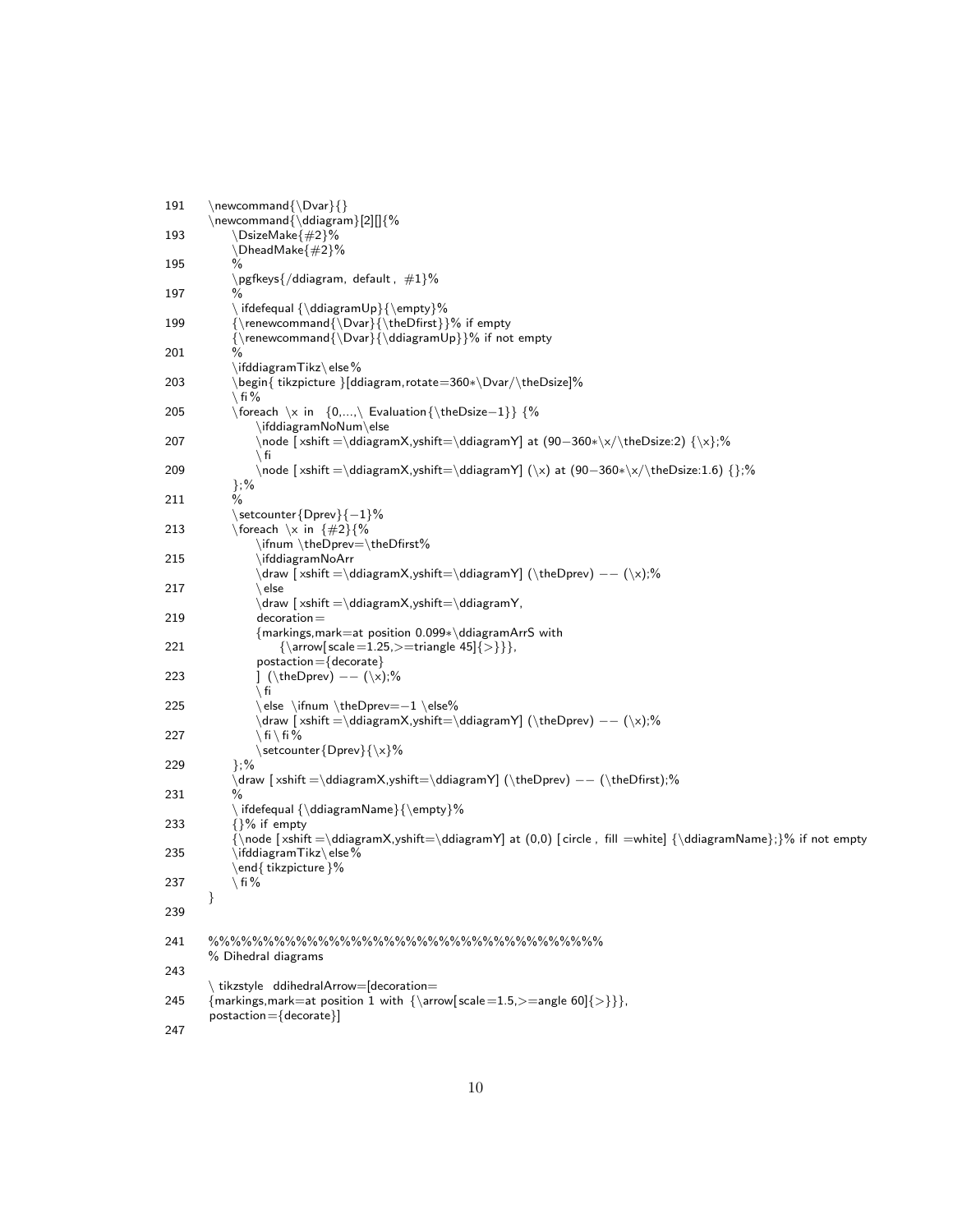```
\ tikzstyle {ddihedral}=[inner sep=0,minimum height=18pt]
249
       \newif\ ifddihedralTikz
251 \newif\ ifddihedralItalics
       \pgfkeys{
253 / ddihedral / . is family, / ddihedral,
           default /. style =255 \{ t = 0, c = 0, s = 0, v = 0 \}, no tikz =false
257 , new t = T, new c = C, new s = S, new v = V, no italics = false
259 },
           no tikz /. is if =ddihedralTikz,
261 t/. estore in = \ddot{\text{d}},
           c/. estore in = \ddihedralC,
263 s/. estore in = \ddot{\text{ddihedralS}},
           v/. estore in = \ddot{\text{d}}ddihedralV,
265 no italics / is if = ddihedralltalics,
           new t/. estore in = \ddot{\theta} ddihedralNewT,
267 new c/ estore in = \ddot{\text{d}} ddihedralNewC,
           new s/ estore in = \ddot{\text{del} heats = \ddihedralNewS,
269 new v/ estore in = \ddot{\text{d}} ddihedralNewV,
       }
271
       \newif\ifdarrowsTikz
273 \pgfkeys{
           /darrows/. is family , /darrows,
275 default / style = {no tikz=false},
           no tikz /. is if =darrowsTikz,
277 }
       \warrow \newcommand{\darrows}[2][]{%
279 \DsizeMake{#2}%
           %
281 \pgfkeys\{\frac{d}{dt}, \pm 1\%%
283 \iint\text{d}arrowsTikz\text{else}\%\begin{ tikzpicture }%
285 \mathcal{A} fi %
           \draw foreach \x in {0,...,\ Evaluation{\theDsize−1}} {%
287 (90−360*\x/\theDsize:2.5) node[circle] (\x) {}%
           \cdot\%289 \qquad \qquad \text{(for each } \x \text{ [count=}\y\text{] in } \{\#2\} \ \text{\{%}\draw [ style =ddihedralArrow] (90−360∗\Evaluation{\y−1}/\theDsize:1.25) −− (\x);%
291 };%
           \setminus ifdarrowsTikz\setminuselse%
293 \end{ tikzpicture }%
           \setminus fi %
295 }
297 \newcommand\ddihedral[2][]{%
           \DsizeMake{#2}%
299 %
           \pgfkeys ddihedral, default, \#1\%301 %
           \setminus ifddihedralTikz \setminus else%
303 \begin{ tikzpicture }[ ddihedral ]%
           \setminus fi %
```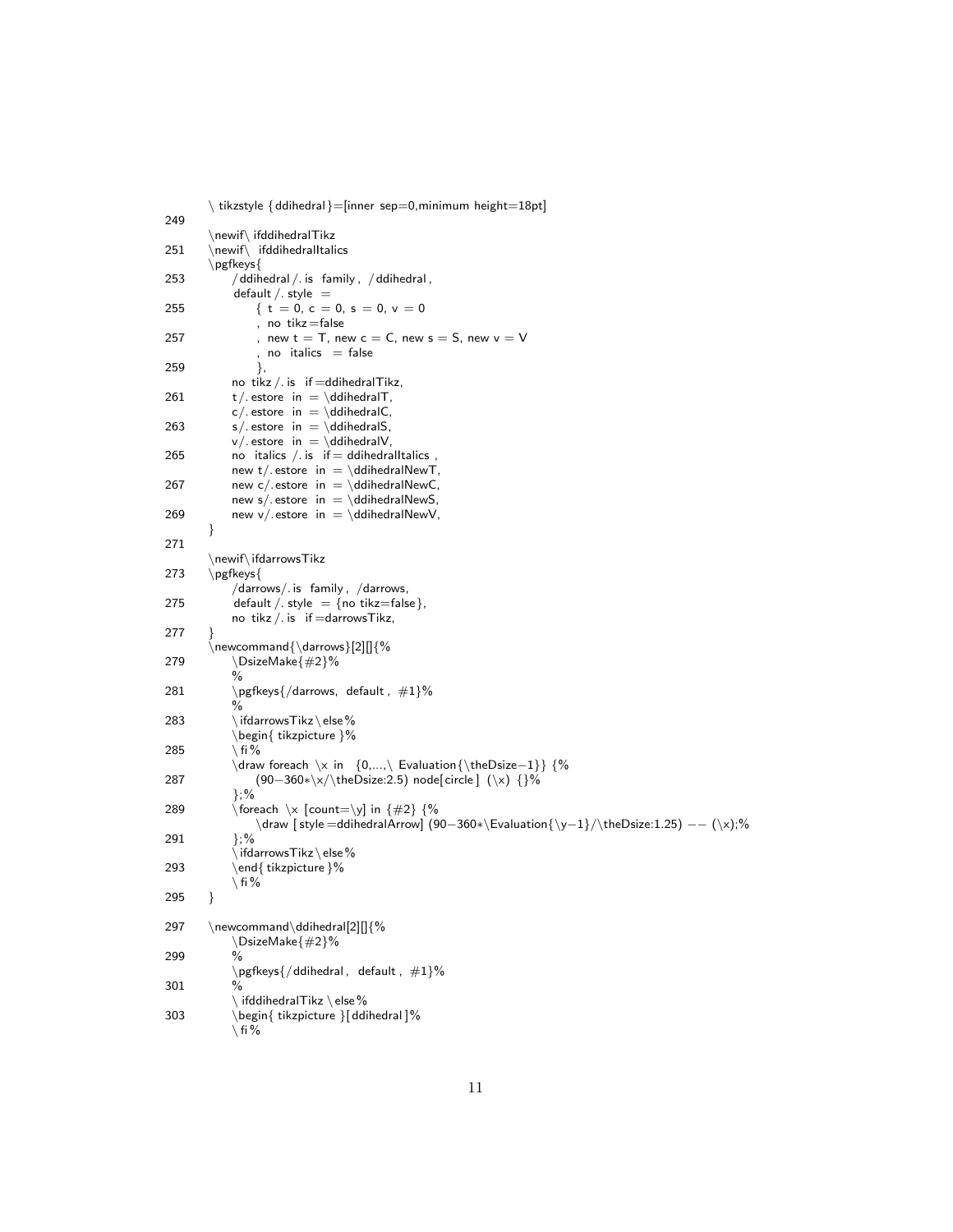| 305 | \draw foreach \x in $\{0,,\}$ Evaluation $\{\theDisize-1\}$ $\%$<br>$(\text{Couluation} (90+\ddot{\text{adhedral}} + 360/\theta)$                                                                                                                                                                                                                                                                                                                                                                                                          |
|-----|--------------------------------------------------------------------------------------------------------------------------------------------------------------------------------------------------------------------------------------------------------------------------------------------------------------------------------------------------------------------------------------------------------------------------------------------------------------------------------------------------------------------------------------------|
| 307 | node[very thin, circle, draw] $(\x)$ $\{\x\}$ %<br>$};\%$                                                                                                                                                                                                                                                                                                                                                                                                                                                                                  |
| 309 | $\frac{0}{0}$                                                                                                                                                                                                                                                                                                                                                                                                                                                                                                                              |
| 311 | \draw foreach \x in $\{0,,\}$ Evaluation $\{ \the Disize-1 \}$ $\%$<br>node[very thin, circle, draw] $\{\x\}\%$                                                                                                                                                                                                                                                                                                                                                                                                                            |
| 313 | $};\%$<br>$\%$                                                                                                                                                                                                                                                                                                                                                                                                                                                                                                                             |
| 315 | \darrows[no tikz]{#2}%<br>℅                                                                                                                                                                                                                                                                                                                                                                                                                                                                                                                |
| 317 | \node at $(0,0)$ [very thin, draw, circle, fill =white] $\frac{6}{6}$<br>$\{\n\$ ifddihedralltalics $\ \else$ \times \telse \it \fi \ \times \else \it \fi \else \else \times \else \times \times \else \times \times \times \times \times \times \times \times \times \times \times \times \times \times \                                                                                                                                                                                                                                |
| 319 | \ifodd\ddihedralV%                                                                                                                                                                                                                                                                                                                                                                                                                                                                                                                         |
| 321 | \ddihedralNewV\else%                                                                                                                                                                                                                                                                                                                                                                                                                                                                                                                       |
| 323 | \ifnum\ddihedralT=0%                                                                                                                                                                                                                                                                                                                                                                                                                                                                                                                       |
| 325 | \ddihedralNewT\$^0\$%<br>$\langle f_i \rangle$ fi $\langle f_i \rangle$ fi $\%$                                                                                                                                                                                                                                                                                                                                                                                                                                                            |
| 327 | \else \ddihedralNewC\$^{\ddihedralC}\$\fi%                                                                                                                                                                                                                                                                                                                                                                                                                                                                                                 |
| 329 | \ifodd\ddihedralS%<br>\ddihedralNewS\fi%                                                                                                                                                                                                                                                                                                                                                                                                                                                                                                   |
| 331 | \ifnum\ddihedralT=0%<br>\else \ddihedralNewT\$^{\ddihedralT}\$\fi}%                                                                                                                                                                                                                                                                                                                                                                                                                                                                        |
| 333 | $};\%$<br>$\backslash$ ifddihedral $\textsf{T}$ ikz $\backslash$ else $\%$                                                                                                                                                                                                                                                                                                                                                                                                                                                                 |
| 335 | \end{ tikzpicture }%<br>\ fi %                                                                                                                                                                                                                                                                                                                                                                                                                                                                                                             |
| 337 | }                                                                                                                                                                                                                                                                                                                                                                                                                                                                                                                                          |
| 339 | % Rows                                                                                                                                                                                                                                                                                                                                                                                                                                                                                                                                     |
| 341 |                                                                                                                                                                                                                                                                                                                                                                                                                                                                                                                                            |
| 343 | \pgfkeys{<br>$/drow/$ is family, $/drow$ ,<br>default / style = {sep=\arraycolsep},                                                                                                                                                                                                                                                                                                                                                                                                                                                        |
| 345 | $sep/.$ estore in $= \d$ rowSep,<br>}                                                                                                                                                                                                                                                                                                                                                                                                                                                                                                      |
| 347 | $\long\def\addto\#1\#2{\expandafter\def\expandafter\#1\expandafter{#1\#2}}$                                                                                                                                                                                                                                                                                                                                                                                                                                                                |
| 349 | \newcounter{myDDcntr}<br>$\neq$ newlength $\Dvar$                                                                                                                                                                                                                                                                                                                                                                                                                                                                                          |
| 351 |                                                                                                                                                                                                                                                                                                                                                                                                                                                                                                                                            |
| 353 | $\newcommand{\\omega}{\newcommand{\hspace}{\hspace{-0.6em}}\hspace{-0.6em}\newcommand{\hspace}{\hspace{-0.6em}}\hspace{-0.6em}\newcommand{\hspace}{\hspace{-0.6em}\newcommand{\hspace}{\hspace{-0.6em}\newcommand{\hspace}{\hspace{-0.6em}\newcommand{\hspace}{\hspace{-0.6em}\newcommand{\hspace}{\hspace{-0.6em}\newcommand{\hspace}{\hspace{-0.6em}\newcommand{\hspace}{\hspace{-0.6em}\newpace}{\hspace{-0.6em}\newpace{-0.6em}\newpace{-0.6em}\newpace{-0.6em}\newpace{-0.6em}\newpace{-0.6em}\hspace{-0.6em$<br>\DsizeMake{#2}%<br>% |
| 355 | \pgfkeys{/drow, default, #1}%<br>$\setminus \setminus \setminus \{\setminus \text{array} \}$                                                                                                                                                                                                                                                                                                                                                                                                                                               |
| 357 | \setlength {\arraycolsep}{\drowSep}<br>%                                                                                                                                                                                                                                                                                                                                                                                                                                                                                                   |
| 359 | \ifnum\theDsize=0%<br>\ensuremath{\left(\right)}%                                                                                                                                                                                                                                                                                                                                                                                                                                                                                          |
| 361 | \else\ifnum\theDsize=1%                                                                                                                                                                                                                                                                                                                                                                                                                                                                                                                    |